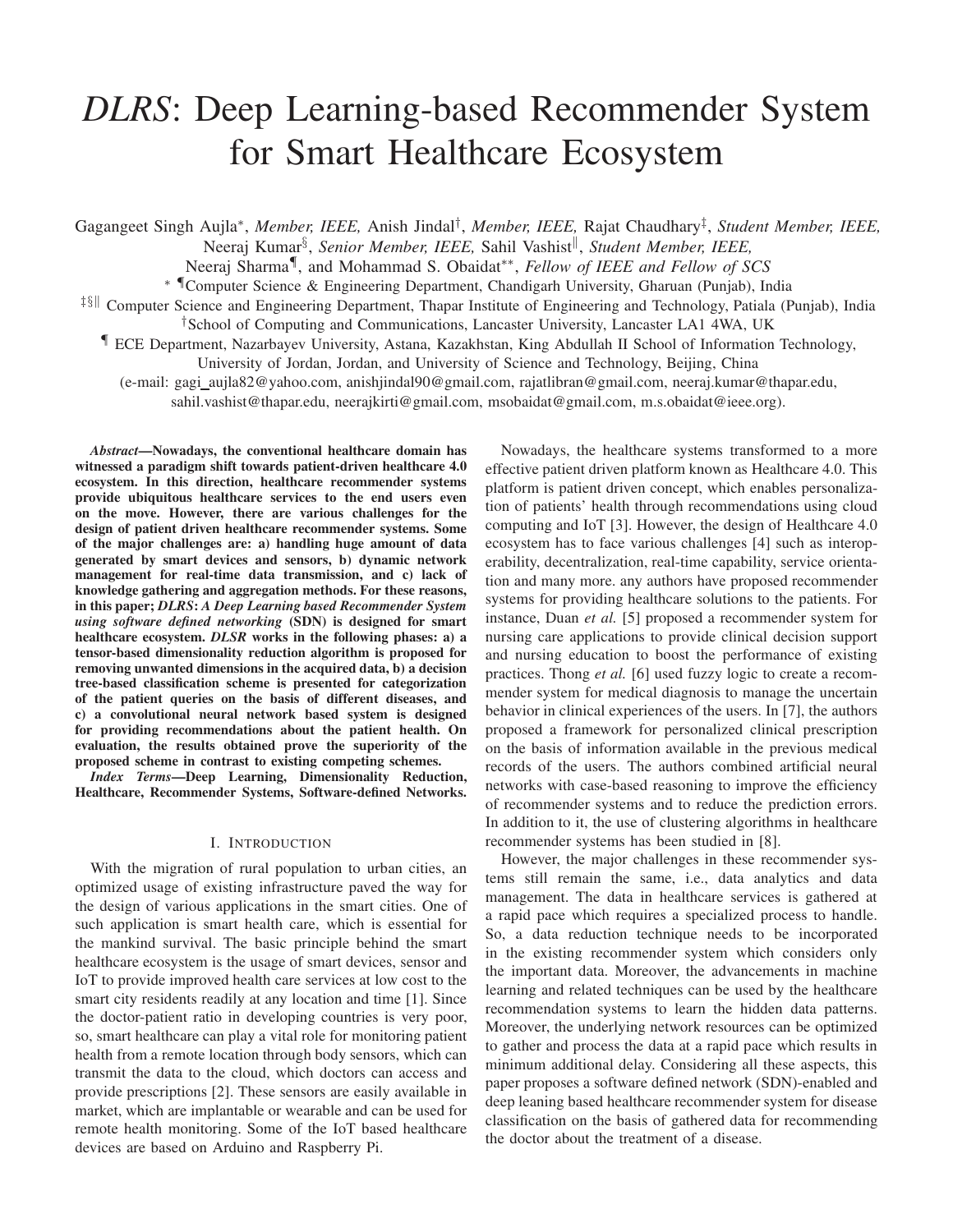#### *A. Contributions*

After analysis of the above facts, *DLRS*: A Deep Learning based Recommender System using SDN is designed, which works in following phases.

- A Software defined healthcare ecosystem model comprising of three decoupled planes is designed for seamless transfer of healthcare data.
- A tensor-based dimensionality reduction is used to remove unwanted dimensions from heathcare data.
- A decision tree-based classification is used to categorize the patient queries based on different diseases.
- A convolutional neural network based system is designed for providing recommendations about the patient health.



Fig. 1. SDN-based Healthcare scenario

#### II. SOFTWARE DEFINED HEALTHCARE ECOSYSTEM

Fig. 2 shows an SDN-enabled system model of a smart healthcare network. The model is divided into three planes: data, control, and application planes. The users are located at the perception layer below the data plane. The planes of the proposed architecture are discussed as below.

- *Data Plane:* It is also known as infrastructure layer, which consists of edge switches and the access points (cellular network). The first step is the data transmission service where patients data is collected with the help of wireless body sensors and is transmitted via a wireless link through secure channel to the cloud server [9].
- *Control Plane:* The network controller software resides at the control plane and intelligently handles the traffic of the cloud server [10]. The control logic executed by the network controller is initiated by step 2 i.e. the dimensionality reduction process. With the help of this process, the high dimensional tensor data is reduced to a smaller size data by extracting only the relevant features. Step 3 involves the data classification with the help of decision tree. Based on the input parameters of the patient, a decision tree is formed. The root node of

the tree is the most influencing feature of the patient. The patient sex is the root node of the tree so based on this input information, the output is stored in the left and right child node of the tree. Now, the same pattern is followed like the symptoms of the patient disease, which is classified and finally stored as the different classes pattern information at the leaf node. The next step is the deep learning technique in order to recommend the doctors for a particular disease classification.

• *Application Plane:* At the application plane, the multiple applications are running like data monitoring, risk assessment, doctor recommendation, and feedback. The last step is the output returned by the deep learning approach. The output is the list of doctors with their ranking. The patient have multiple choices for selecting the nearby or remote doctors based on their rankings. The final output is the feedback session to which doctor did the patient choose based on the feedback, the ranking gets updated.



Fig. 2. Recommender system

## III. *DLRS*: THE PROPOSED FRAMEWORK

The proposed framework (*DLRS*) works in three phases, which are described in the subsequent subsections. Moreover, the flow of work in *DLRS* is depicted in Fig. 2.

#### *A. Phase I: Dimensionality Reduction Scheme*

The data generated by smart devices  $(D^{gen})$  and patients  $(D^{acq})$  is represented in tensor form, i.e., as a multidimensional arrays. Generally, tensors are used to represent the data with higher dimensions and different characteristics. The representation of an *n*-order tensor  $T^n$  is shown below.

$$
T^n \in R^{o_1 \times o_2 \times o_3 \dots \times o_n} \tag{1}
$$

where,  $o_1$ ,  $o_2$ ,..,  $o_n$  represents the orders of a tensor, which describe the dimensionality of data characteristics.

The healthcare data is represented in tensorized form as a cross-product of *n* number of characteristics with multiple dimensions, which is depicted as below.

$$
E[a_1 \otimes a_2 \otimes a_3 \otimes ... a_n] = R^{o_1 \times a_2 \times o_3 ... \times o_n} \tag{2}
$$

where,  $a_1, a_2, ..., a_n$  denote different attributes of data (such as, symptoms, previous disease history, etc), which are independent of each other.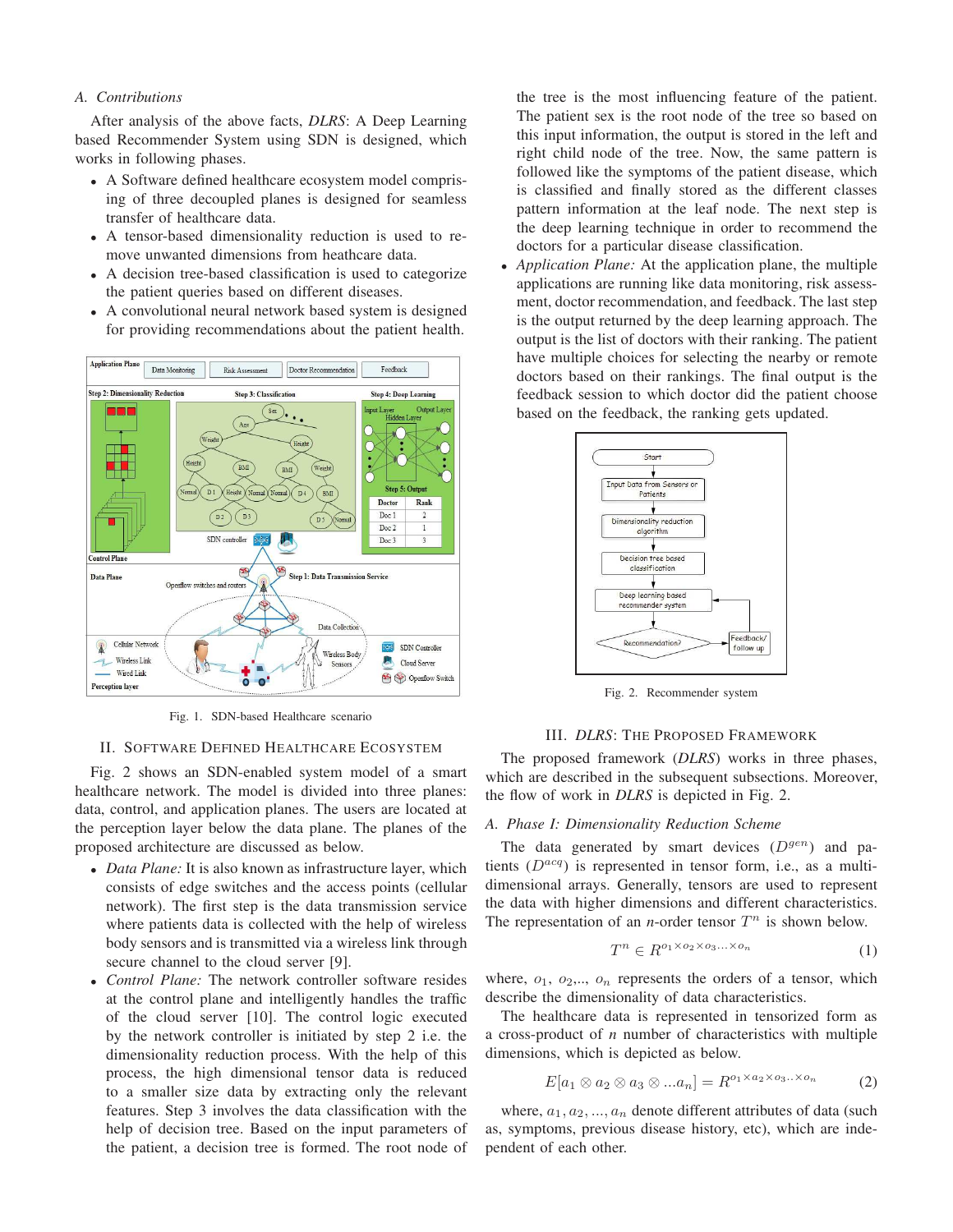Now,  $D^{gen}$  and  $D^{acq}$  are converted into tensor form using Eqs. (1 and 2), and represented as shown below.

$$
D^{gen} \to T^{gen}, D^{acq} \to T^{acq} \tag{3}
$$

where,  $T<sup>gen</sup>$  and  $T<sup>acq</sup>$  represents sub-tensors for generated and acquired data, respectively.

After converting the data into tensor form, the next step is to remove the redundancy in data. So, the sub-tensors are combined into a unified tensor (T<sup>un</sup>) using *unified data tensorization operation* [11] and  $T^{un}$  is represented as below.

$$
f: (D^{gen} \cup D^{acq}) \to T^{gen} \cup T^{acq}
$$

$$
f(p,q) = v
$$
 (4)

where,  $p \in T^{gen}$ ,  $q \in T^{acq}$  and  $u \in T^{un}$ 

Now, all the similar characteristics of tensors are combined, thereby removing all the redundant data values. But, the complexity of data is still high due to higher dimensionality. The high complexity can end up in inconsistency in healthcare recommendations. Therefore, to handle this problem, lowerorder tensor representation could be beneficial. Hence,  $T^{un}$  is converted into lower-order tensors having limited dimensions, which are essential for healthcare recommendations. An  $n^{th}$ order tensor can be reduced into *n* matrices using a *tensor unfolding or matricization operation* provided in [11]. For any tensor  $(T^n)$ , the dimensions of unfolded *n*-order matrix into a mode-*i* matrix is shown below.

$$
T^n \in R^{o_i \times (o_1 \times o_2 \times o_3 \dots \times o_{i-1} \times o_{i+1} \dots \times o_n)}
$$
(5)

s.t.

$$
o_i, 1 \le i \le n
$$

$$
\prod_{j=1}^n o_j, i \ne j
$$

where,  $o_i$  and  $o_j$  represent the number of rows and columns of each mode-*i* matrix, respectively.

After performing *matrix unfolding operation* on  $T^n$ , an unfolded mode-*i* matrix  $(M_i)$  is decomposed using singular value decomposition (SVD). The representation of  $M_i$  is shown below.

$$
M_i = \mathring{U}_i \mathring{S}_i \mathring{V}_i^* \tag{6}
$$

where,  $\mathring{U}_i$ ,  $\mathring{S}_i$  and  $\mathring{V}_i^*$  denote an orthogonal unitary matrix, a diagonal matrix and the conjugate transpose of orthogonal unitary matrix  $\mathring{V}_i$ , respectively.

In Eq. 6,  $S_i$  with non-negative entries, contains *i* singular values represented as  $\sigma_i$ , which are shown below.

$$
\hat{S}_i = \begin{bmatrix}\n\sigma_1 & \cdots & \cdots & \cdots & 0 \\
0 & \sigma_2 & \cdots & \cdots & 0 \\
\vdots & \vdots & \ddots & \vdots & \vdots \\
0 & \cdots & \cdots & \sigma_i & 0\n\end{bmatrix}.
$$
\n(7)\n  
\ns.t.\n
$$
\sigma_1 \ge \sigma_2 \ge \dots \ge \sigma_i > 0
$$

Following the above SVD process, the rank of  $\ddot{S}_i$  of each mode-*i* matrix is approximated to a lower rank (r; s.t.

 $r \leq n$ ). This SVD process is applied on each mode-*i* matrix incrementally to achieve low rank approximation. Now, the orthogonal vectors of the truncated orthogonal unitary matrix are projected on the initial tensor  $(T^{un})$  to obtain a reduced tensor  $(T^{rd})$ . An *n*-mode product operation is applied by  $\mathring{U}_i$ to reduce  $T^{un}$ . The entire operation is shown as follows.

$$
(T^{un} \times_n \mathring{U}_i)_{\epsilon_1 \epsilon_2 \ldots \epsilon_{k-1} \epsilon_k \epsilon_{k+1} \ldots \epsilon_n} \tag{8}
$$

where,  $\epsilon_1, \epsilon_2, \ldots, \epsilon_{k-1}, \epsilon_k, \epsilon_{k+1}, \ldots, \epsilon_n$  are the dimensional attributes of  $T^n$ .

Now, Eq. 8 could be represent as shown below.

$$
T^{rd} = T^{un} \times_{x=1}^{n} \mathring{U}_n^T
$$
 (9)

$$
T^{rd} = T \times_1 \mathring{U}_2^T \times_2 \mathring{U}_3^T \dots \times_n \mathring{U}_n^T
$$
 (10)

Finally, an approximated tensor  $(T^{app})$  can be reconstructed from  $T^{rd}$ , as and when required. The reconstruction process is shown as below.

$$
T^{app} = T^{rd} \times_1 \mathring{U}_1 \times_2 \mathring{U}_2 \times_3 \mathring{U}_3 \dots \times_n \mathring{U}_n \tag{11}
$$

**Algorithm 1** SVD-based dimensionality reduction algorithm **Input:**  $D^{gen}$  and  $D^{acq}$ 

**Output:**  $T^{un}$ ,  $T^{rd}$  and  $T^{app}$ 

1: Input  $D^{gen}$  and  $D_{ac}$ 2:  $\tilde{D^{gen}} \rightarrow T^{gen}$ ,  $D^{acq} \rightarrow T^{acq}$ 3: Unified tensorization operation  $\rightarrow T^{gen}$  and  $T^{acq}$ 4: Unfolding operation  $\rightarrow T^{un}$ 5: **for** (i=1;  $i \le n$ ; i++) **do** 6:  $SVD(\overline{M}_i) \rightarrow \overset{\circ}{U}_i$ ,  $\overset{\circ}{S}_i$  and  $\overset{\circ}{V}_i^*$ 7: Extract  $\sigma_i \leftarrow \tilde{S}_i$ <br>8:  $Rank(\tilde{S}_i) = n$ 8:  $Rank(\ddot{S}_i) = n$ <br>9: **while do**(1 < while  $\text{do}(1 < r \leq n)$ 10: Get  $(S)$  by pruning the smallest  $\sigma_i$ <br>11:  $Rank(S)$ 11:  $Rank(\tilde{S})$ <br>12:  $Reconstr$ *Reconstruct*  $(M_i)$  using Eq. (6). 13: *Extract*  $\mathring{U}_i$ ,  $\mathring{\tilde{S}}_i$ , and  $\mathring{V}_i^*$ 14: **end while**<br>15: *Store*  $\rightarrow$  *L* 15: *Store*  $\rightarrow U_i$ .<br>16: **Perform** *n*-*m* 16: Perform *n-mode product operation* of  $\mathring{U}_i$  on  $T^{un}$ . 17: Get  $T^{rd}$  using Eq.(10). 18: **end for**

19: Reconstruct  $T^{app}$  using Eq.(11).

The above described dimensionality reduction process has been presented in the form of Algorithm 1, which is elaborated as ahead. The data acquired from patients or generated by sensors, i.e.,  $D^{gen}$  and  $D^{acq}$  is converted into tensorized form ( $T^{gen}$  and  $T^{acq}$ ) using Eq. 1. Now, *unified tensorization operation* is applied on  $T^{gen}$  and  $T^{acq}$ . Here, the output received is a unified tensor, i.e,  $T^{un}$  (line 1-3). After this, unfolding operation is applied on  $T^{un}$ . Now, the unfolded tensor is decomposed using SVD process and three matrices  $(\tilde{U}_i, \ \tilde{S}_i \ \text{and} \ \tilde{V}_i^*)$  are obtained using Eq. 6. From diagonal matrix  $(\dot{S}_i)$ ,  $\sigma_i$  is extracted. After this, the rank of  $\dot{S}_i$  is computed (line 4-8). Now, the smallest  $\sigma_i$  is pruned to get new  $\check{S}_i$  until the new rank *r*, which is lower than *n* is obtained. After this process,  $M_i$  is reconstructed using Eq. 6. The complete process is repeated till all the new matrices with lower rank are obtained (line 9-14). Once this process is over,  $\mathring{U}_i$  is stored and *n-mode product operation* of  $\hat{U}_i$  is projected over  $T^{un}$ . Finally,  $T^{rd}$  is generated using Eq. 10 (line 15-17). Whenever required,  $T^{app}$  can be reconstructed using Eq. 11 (line 18).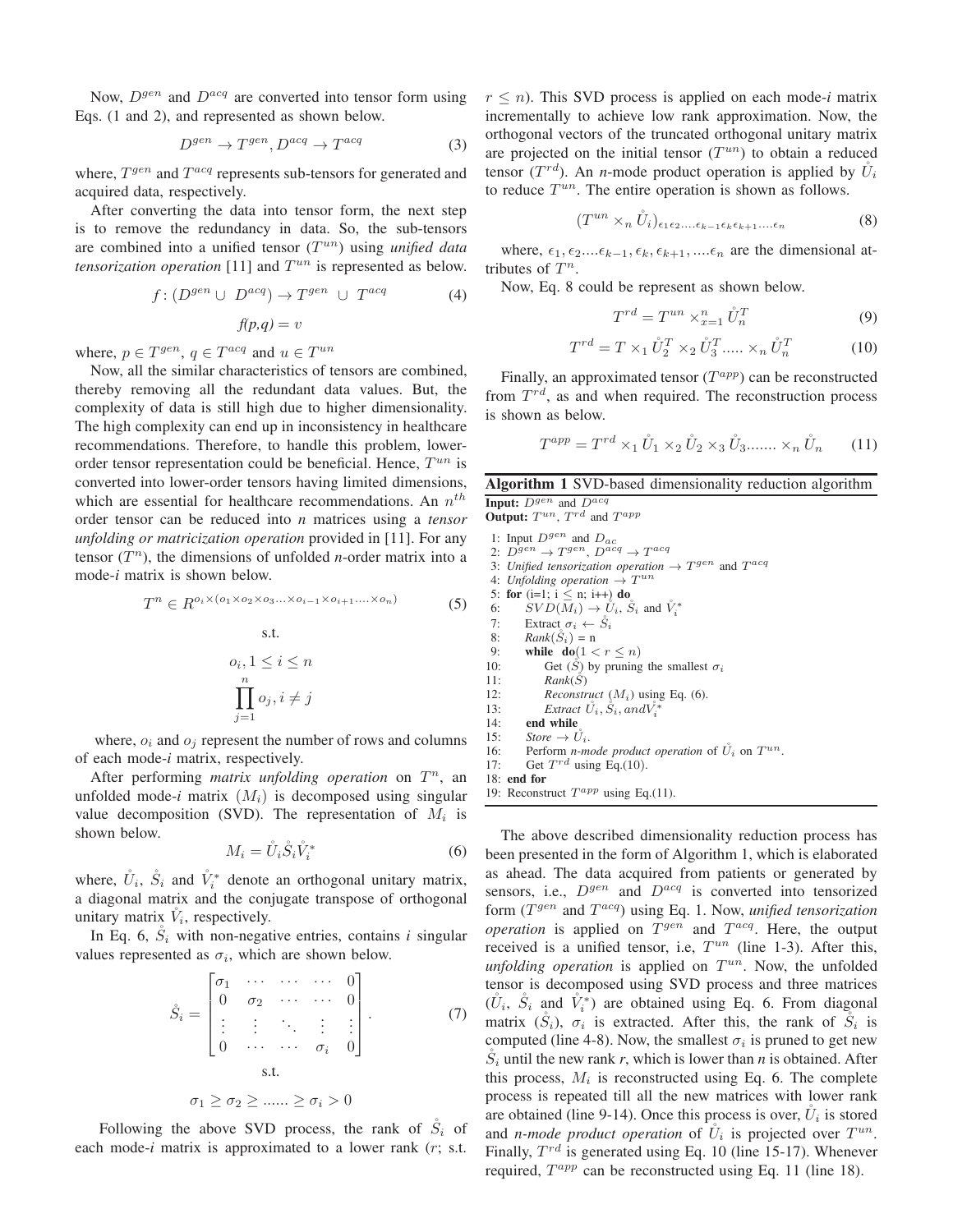#### **Algorithm 2** Disease Specific Classification Scheme

**Input**: D: Training dataset, k: Disease attributes, A(k): all attributes of k. **Output**: Decision\_tree( $\tau$ {}). 1: **procedure** FUNCTION 2:  $root[Tree] = Null;$ <br>3:  $a = 0;$ 3:  $a = 0$ ;<br>4: extract extract  $A(x)$ ; 5: **if**  $(\delta == \text{Null} ||$  tuples in  $\delta$  belongs to same class) **then**<br>6: **return** *t* as a leaf node belonging to same class: return  $\iota$  as a leaf node belonging to same class; 7: **end if** 8: **while**  $(A(k) > 1)$  **do**<br>9: Compute  $\varepsilon(D)$ : Compute  $\varepsilon(D)$ ; 10: **for**  $(\wp = 1; \wp \leq A(k); \wp \mapsto)$  **do** 11: Compute  $\varepsilon(D|A), \tilde{G}(D, A), \tilde{G}_{rat}(D, A);$ 12: **if**  $(\tilde{G}_{rat}[D, A] > a)$  **then** 13:  $a \leftarrow \ddot{G}_{rat}[D, A];$ 14:  $R\{mx\} = \wp;$ <br>15: **end if** end if 16: **end for** 17:  $R\{mx\} = Max(\tilde{G}_{rat}(D, A));$ 18: Build  $R{mx}$  as parent node; 19:  $S_{sub}$  ← split *S* into *k* decision attributes;<br>20: **for**  $(\varphi = 1; \varphi \le k; \varphi++)$  **do** for  $(\wp = 1; \wp \leq k; \wp +)$  do 21:  $\tau_k \leftarrow (S_{sub} - R\{max\})$ <br>22: Join  $\tau_k$  with the correspon 22: Join  $\tau_k$  with the corresponding  $\tau$ <br>23: **end for** end for 24: **end while**<br>25: **return**  $\tau$ <sup>{</sup>} return  $\tau\}$ ; 26: **end procedure**

## IV. PHASE II: DISEASE SPECIFIC CLASSIFICATION

The input data or patient query can relate to different diseases, which should be classified into various disease specific categories for improving the accuracy of the recommendations. In this direction, a decision tree based disease specific classification scheme for incoming healthcare data is designed, which classifies the data into different queues on the basis of different diseases. For example, all the data and queries related to heart disease are added to a single queue and handled separately by the recommender system. The incoming healthcare queries are classified according to different diseases from 1 to *k* classes defined by a decision tree. In the first step, the disease specific decision tree is trained with respect to different disease features. Now, the trained decision tree is implemented over an SDN controller located at the control plane. The SDN controller is responsible to identify the different disease classes. For simplicity, it is considered that the trained healthcare data *D* consists of *k* types of diseases. Accordingly, the entropy of *D* is described as follows.

$$
\varepsilon(D) = -\sum_{i=1}^{k} \wp_i \log_2 \wp_i \tag{12}
$$

where,  $\wp_1$ ,  $\wp_2$ ,...,  $\wp_k$  represent the probability of each disease listed in *D*.

The uncertainty of information depends directly on the value of entropy. Therefore, a lower value of entropy means a lower uncertainty in the information. Now, *D* is distributed into *m* subsets based on the attribute *A*. Hence, the expected entropy of *x* for *D* is computed as below.

$$
\varepsilon(D|A) = -\sum_{i=1}^{k} \wp(D_i)\varepsilon(D_i)
$$
 (13)

Now, the information gain is defined on the basis of the original entropy and the entropy, which is shown as below.

$$
\tilde{G}(D,A) = \varepsilon(D) - \varepsilon(D|A) \tag{14}
$$

After this, the value of  $\tilde{G}(D, A)$  is used to calculate the information gain ratio, which is given as below.

$$
\tilde{G}_{rat}(D,A) = \frac{\tilde{G}(D,A)}{\delta(D,A)}\tag{15}
$$

where,  $\delta(D, A)$  represents the split information of A D, which is defined as below.

$$
\delta = -\sum_{i=1}^{j} \wp(D_i) log_2 \wp(D_i)
$$
 (16)

On the basis of above defined aspects, the disease specific classification Algorithm II is designed.

## V. CNN MODEL FOR HEALTHCARE

The CNN is a deep learning counterpart of ANN in which each layer learns from the input neurons (rather than just adjusting the weights as the case with ANN). Due to their ability to learn hidden features, CNN's have already been used extensively for wide variety of applications such as image classification, traffic prediction, etc. [12], [13]. The basic architecture of CNN model for healthcare recommender system consists of an input layer, an output layer, and multiple hidden layers in-between. The hidden layers in the CNN model further consists of various rounds of convolutional and pooling layers which are finally connected to the fully connected layers before giving an output. As the healthcare data is in the form of text and CNN takes vector as an input, therefore, the first step in CNN processing is to convert the textual data into vector form. For this purpose, natural language processing is applied to the healthcare data to represent it in  $R<sup>d</sup>$  dimensional vector, where the value of  $d$  is taken as 100 [14]. Once the input vector is created for the initial layer of CNN, this layer passes over the information to the hidden layers in the group of words. The advantage of grouping the words together is that they are locally connected to the hidden layer neurons for a particular region. This means that the traditional weight parameters used in the artificial neural networks for different locations are overlapped; thereby, these neurons share the same amount of information with much less complexity and connectivity.

In the convolution hidden layer, a mask (also known as function or kernel) is applied on the group of input words (also known as receptive field). It should be noted here that the size of the mask must be same as the size of the receptive field. So, if we choose 5 words as the size of the group, then the row vector will consist of  $5 \times 100 = 500$  vector values. When this mask is applied to the receptive field, a weighted output of the complete receptive field is computed and is given as the output of the neuron which is later carried over to the pooling hidden layer. The mask is moved over the input layer one step at a time to cover all the values in the input vector space. So, if 100 convolution filters are to be applied on the input layer, the mask M would lie in  $R^{100\times500}$  where the size of each receptive field in 500. For each receptive field, a weighted output is computed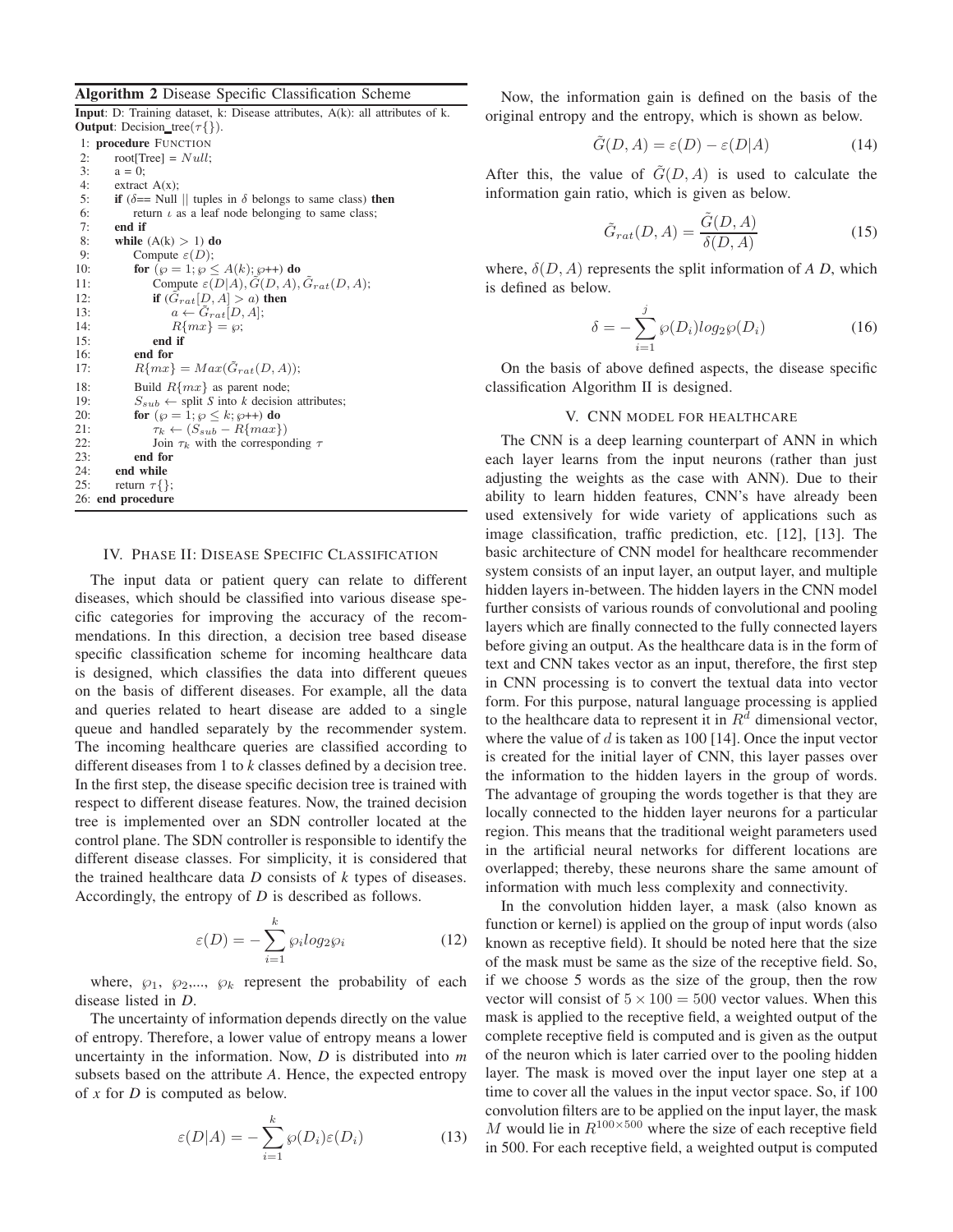by hidden neuron and this neuron also learns an overall bias for the respective receptive field. The output of this hidden neuron at  $(a, b)^{th}$  position once the convolution operation is completed can be mathematically represented as:

$$
O_{ab}^1 = \sigma \left( B + \sum_{i=0}^n \sum_{j=0}^n w_{(i,j)} \alpha_{(a+i,b+j)} \right)
$$
 (17)

where,  $\sigma$  is the activation function, B is the value of bias,  $w_{(i,j)}$  is the weighted mask of dimension  $n \times n$ , and  $\alpha_{(a,b)}$ represents the input activation at  $(a, b)^{th}$  position.

There are various types of activation function which are used in this layer such as *tanh* or the sigmoid function which are mathematically represented as:

$$
\sigma = \tanh(x) \tag{18}
$$

$$
\sigma = 1/(1 + exp(-x))\tag{19}
$$

where,  $x$  is an input to the neuron.

However, other functions also exist which have been proved very useful in the past for the deep networks; one of which is the rectified linear unit (ReLU) which is given by:

$$
\sigma = \max(0, a) \tag{20}
$$

This function is the popular choice in deep learning architectures because it is very easy to implement and the training time with gradient descent is much less in this as compared to the *tanh* or sigmoid functions. Thus, ReLU is used as the activation function in the convolution layer to extract an output from the input layer. The output of this layer is also called as a feature map. Once the convolution operation is completed, the output is passed to the hidden pooling layer (which is immediate to the convolution layer) to further simplify the output. In general, it creates a condensed feature vector of different feature maps resulting from the convolution layer. To perform the task of pooling, max-pooling is used in the proposed scheme. In max-pooling, the maximum value of the complete region is given as an output. The output of 1-max pooling can be mathematically depicted as:

$$
O_b^2 = \max_{1 \le a \le n} O_{ab}^1 \tag{21}
$$

The advantage of max-pooling is that sometimes the role of each word in the data is not equal and max-pooling helps in choosing the words that play an important role.Another advantage of performing the pooling operation is that it makes the feature map less prone to small input variations and reduces number of parameters that are required in the later stages. Then, the convolution and pooling layers are repeated in many stages and in the last stage, the complete network becomes fully connected. Thus, at the last stage, every neuron at the end of pooling layer is connected to every neuron in the output layer. This is mathematically represented as:

$$
O^3 = w^3 O^2 + B^3 \tag{22}
$$

where,  $w^3$  is the corresponding weight vector of the neurons and  $B^3$  is the bias.

Once the CNN model is created using the training dataset, it is able to learn the hidden features in the data and is able to provide the recommendations based on the learned features.

#### VI. RESULTS AND DISCUSSIONS

A case study for healthcare system comprising of 100 patients, 100 sensors, 20 doctors is considered to evaluate the proposed scheme. The set of 20 doctors consists of 4 general physicians, 3 neurosurgeons, 3 heart specialists, 2 skin specialist, 2 dermatologist, 2 pediatricians, 2 gynecologists and 2 orthopedicians, which are geo-located in a smart city environment. The network topology using SDN (Openflow protocol) is designed in Mininet emulator [15]. The smart sensors are deployed to monitor heart-beat rate, body temperature, oxygen levels, and blood pressure. The evaluation parameters considered for evaluation purposes are discussed as below.

• *Dimensionality reduction ratio*  $(\varphi)$  is defined as the ratio of non-zero value ratio between  $T^{rd}$  and  $\mathring{U}_i$  to the nonzero values of the  $T^{un}$ , which is shown as below.

$$
\varphi = \frac{nz(T^{rd}) + \sum_{i=1}^{n} nz(\mathring{U}_i)}{nz(T^{un})}
$$
(23)

• *Network latency* ( $\angle$ ) is the delay experienced for the transmission of healthcare data from patient or sensor to the SDN controller, where recommender systems operates.  $t$ is defined as below.

$$
\mathfrak{t} = \mathfrak{t}_{pr} + \mathfrak{t}_q + \mathfrak{t}_t + \mathfrak{t}_{pg} + \jmath \tag{24}
$$

where,  $\mathfrak{t}_{pr}, \mathfrak{t}_{q}, \mathfrak{t}_{t}, \mathfrak{t}_{pg}$  and  $\jmath$  represents processing, queuing, transmission, propagation delays and jitter.

• *Root mean squared error (RMSE)*: It is defined as below.

$$
RMSE = \sqrt{\frac{1}{N} \sum_{t=1}^{N} (D_{pr} - D_{ac})^2}
$$
 (25)

where,  $D_{pr}$  and  $D_{ac}$  are the predicted and actual classes of diseases and  $n$  is the number of predictions.

• *Mean absolute percentage error (MAPE)*: It is defined as:

$$
MAPE = \frac{1}{N} \sum_{t=1}^{N} \left| \frac{D_{pr} - D_{ac}}{D_{pr}} \right| \times 100 \tag{26}
$$

#### *A. Evaluation Results*

The data acquired from patients and sensors is converted into sub-tensors, which are combined to form a  $T^{un}$  by the application of *unified data tensorization operation*. Now, SVD scheme is applied on the  $T^{un}$  followed by extraction of singular values, which are pruned to obtain  $T^{rd}$ . This reduced tensor is an approximate representation of  $T^{un}$  having all the essential dimensions of healthcare data. After evaluation of the case study, it is evident that the proposed framework achieves higher approximation ratio in contrast to principal component analysis algorithm. Fig. 3 shows the approximation ratio achieved for the proposed framework. Similarly, the reduction ratio achieved for the input data is also higher in contrast to the existing variant. Fig. 3 shows the reduction ratio achieved for the proposed framework. Here, an approximation ratio decreases from 98.2% to 88.7% in line with the reduction ratio depreciation from 87.2% to 11%. After analysis of these results, it is evident that higher level of originality is sustained for a higher reduction.